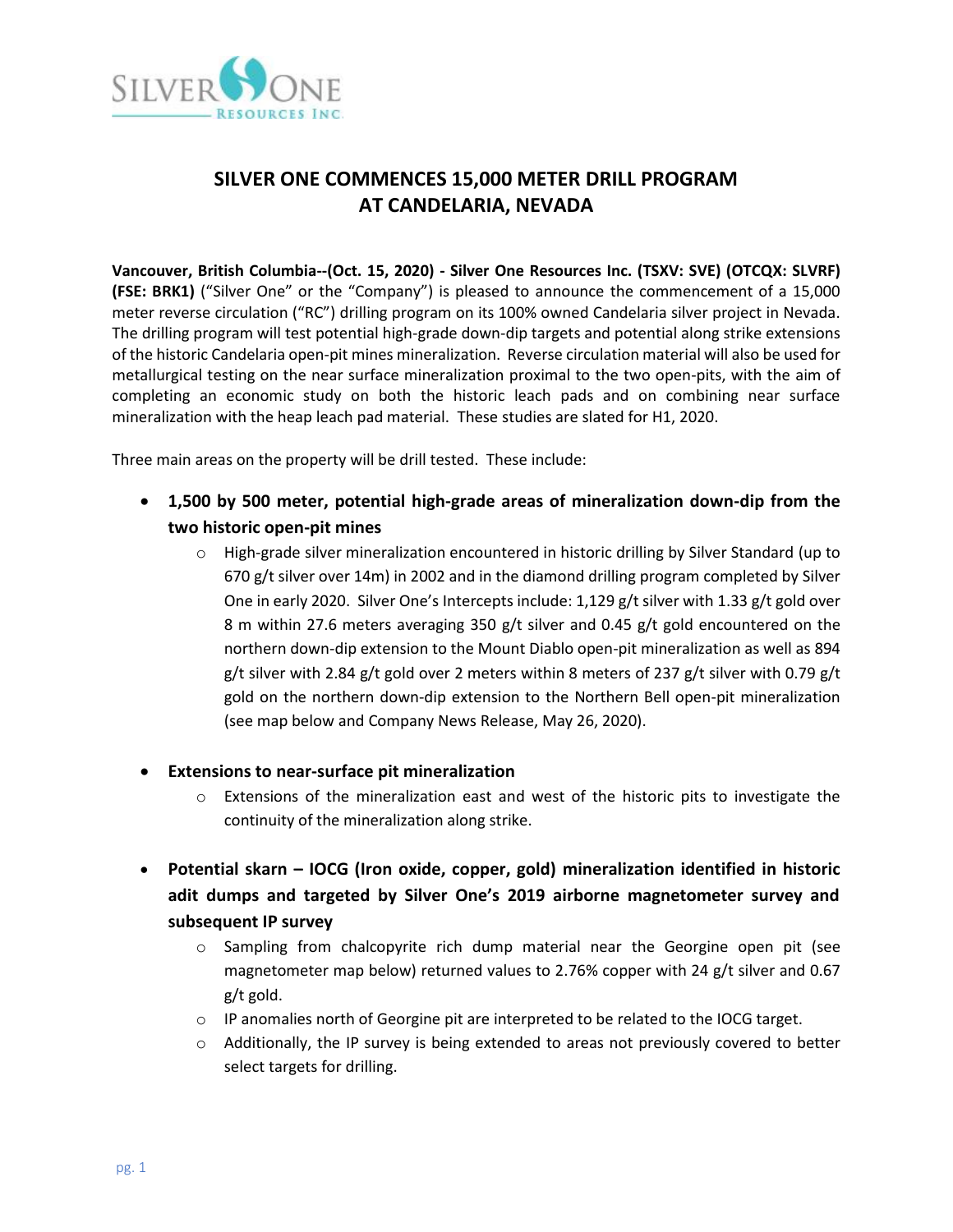





Greg Crowe, President and CEO commented: "This drill program and the subsequent metallurgical and economic studies are best considered as a Phase 1 in the ongoing, longer term redevelopment of Candelaria. The vision for this highly prospective project entails an earlier potential recovery of silver from the historic heaps, where we recently announced a current 43-101 compliant resource estimate (see Company news release of August 18, 2020) containing Indicated resources of 30.017 million ounces of silver (22,184,000 tonnes at 42.1 ppm) plus Inferred resources of 15.397 million ounces of silver (11,451,000 tonnes at 41.8 ppm). Alternatively, a combining of the heap material and fresh open-pit material will also be considered.

Greg Crowe further commented: "Silver One will also continue to examine the high-grade, down-dip extensions to the mineralized system, that could significantly add to the life of any potential future operation. Additionally, the possibility of sulphide bearing, silver-gold-copper rich IOCG or skarn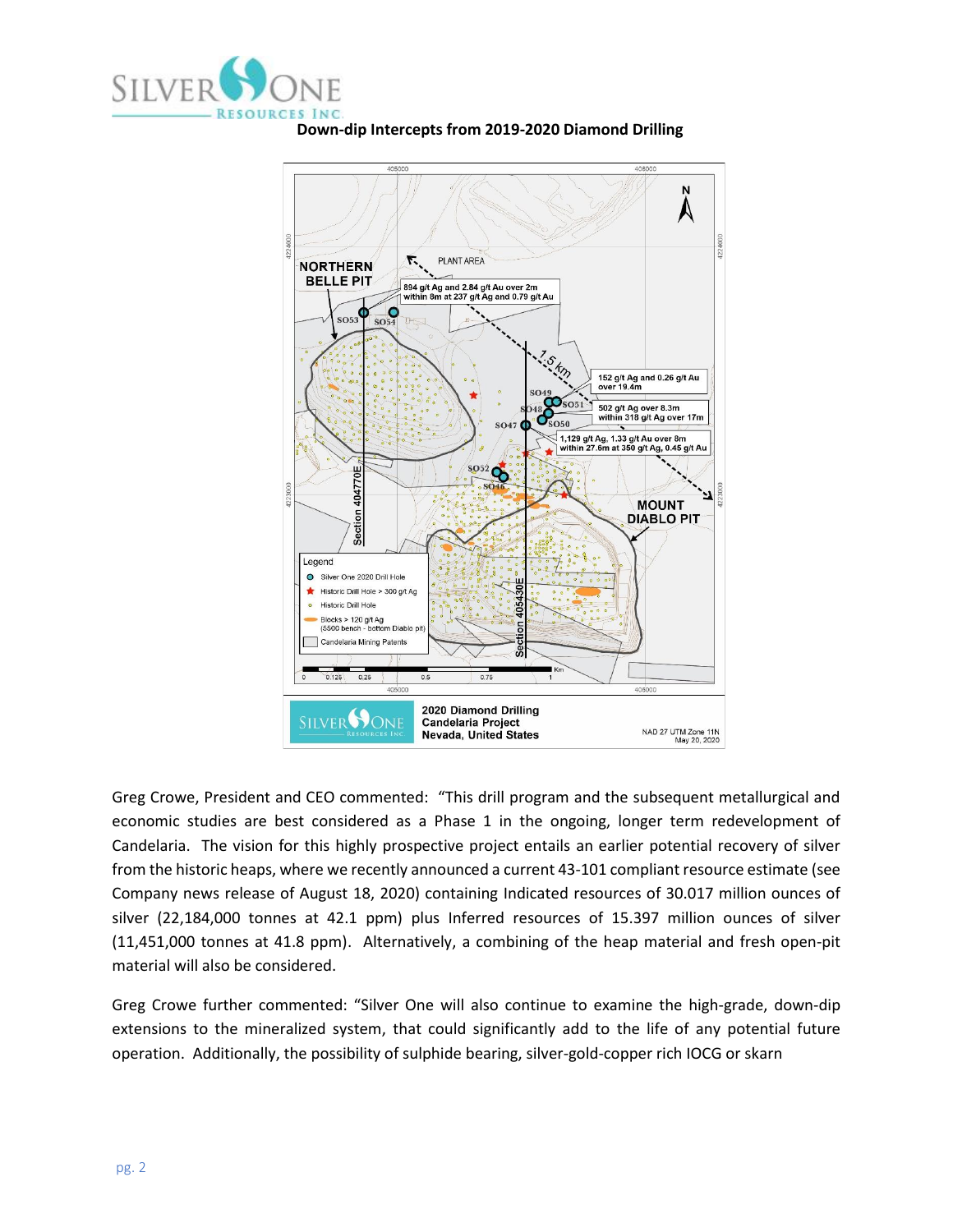

mineralization at depth has never been tested. Should significant concentrations of this style of mineralization be outlined, it would significantly alter and enhance the merits of this project."

Representative RC samples will be collected for metallurgical testing. Test results will help to ascertain the effectiveness of mixing higher-grade open-pit material with the historic heap leach material with the aim of potentially increasing recoveries and extending the mine life associated with the goal of recovering silver from the heaps. Both scenarios (heap alone and heaps plus open-pit material) will be part of the upcoming economic study in H1, 2021.



### **Airborne Magnetometer Survey**

#### **Qualified Person**

The technical content of this news release has been reviewed and approved by Greg Crowe, P.Geo., and a Qualified Person as defined by National Instrument 43-101.